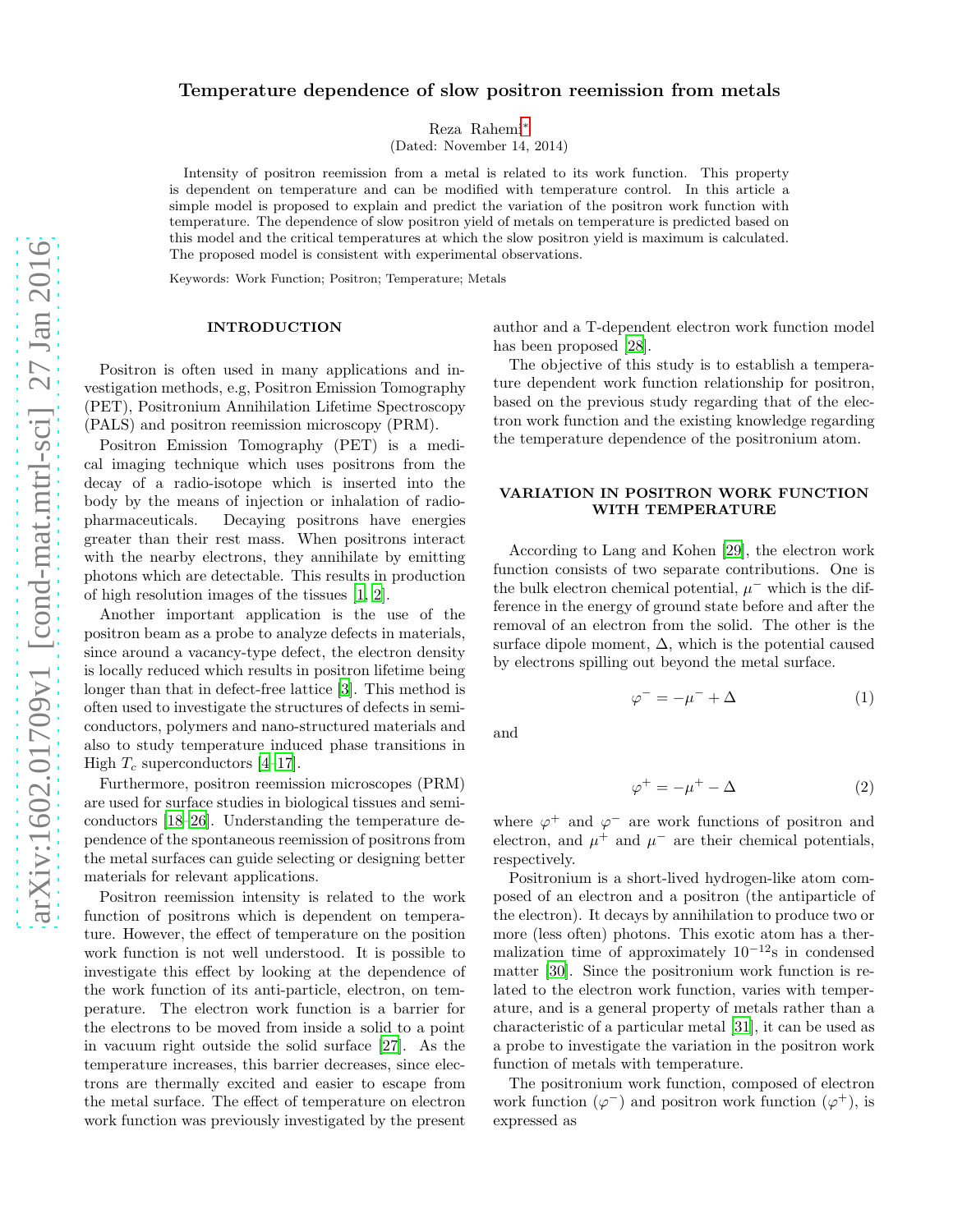<span id="page-1-0"></span>
$$
\varphi^{Ps} = \varphi^+ + \varphi^- - 6.8eV \tag{3}
$$

where 6.8 eV is the binding energy of the positronium atom [\[31](#page-3-5)[–33](#page-3-6)]. Differentiating equation [3](#page-1-0) with respect to temperature gives

<span id="page-1-2"></span>
$$
\frac{d\varphi^{Ps}}{dT} = \frac{d\varphi^{+}}{dT} + \frac{d\varphi^{-}}{dT}
$$
\n(4)

A temperature-dependent work function has been derived via generalization of Lennard-Jones potential and is expressed as [\[28\]](#page-3-2):

<span id="page-1-1"></span>
$$
\varphi^- = \varphi_0^- - \gamma \frac{(k_B T)^2}{\varphi_0^-} \tag{5}
$$

where  $\varphi_0^-$  is the electron work function of a material at  $T = 0$  K and  $\gamma$  is a calculable material coefficient. More details about calculation of  $\gamma$  is given in ref. [\[28\]](#page-3-2) and some values are presented in Table [I.](#page-2-7)

Differentiating eq. [\(5\)](#page-1-1), yields

<span id="page-1-3"></span>
$$
\frac{d\varphi^-}{dT} = -2\gamma \frac{k_B^2}{\varphi_0^-} T \tag{6}
$$

Combining equations [4](#page-1-2) and [6](#page-1-3) we have:

<span id="page-1-4"></span>
$$
\frac{d\varphi^{+}}{dT} = \left(\frac{d\varphi^{Ps}}{dT} + \frac{2\gamma}{\varphi_{0}^{-}}k_{B}^{2}T\right)
$$
\n<sup>(7)</sup>

Integrating equation [7](#page-1-4) yields

$$
\varphi^+ = \int_0^T \left(\frac{d\varphi^{Ps}}{dT} + \frac{2\gamma}{\varphi_0} k_B^2 T'\right) dT' = \frac{d\varphi^{Ps}}{dT} T + \frac{\gamma}{\varphi_0} (k_B T)^2
$$
\n(8)

Experimental results of reemission of implanted slow positron (with energies in the order of eV to KeV) suggest that as the temperature rises from 50 K to about 200 K. the positron yield should also rise [\[34](#page-3-7)[–36\]](#page-3-8) The positron yield  $(Y_{Ps})$  is related to the positron work function [\[36\]](#page-3-8). This can be realized as a decrease in the work function of positron and subsequently an increase in the positron reemission intensity given that the positrons with work functions equal to that of a metal are re-emitted from the surface [\[37](#page-3-9)]. Assuming that this relationship is linear, the positron yield may be written as

<span id="page-1-5"></span>
$$
Y_{ps} = C\left(\frac{d\varphi^{Ps}}{dT}T + \frac{\gamma}{\varphi_0^{-}}(k_B T)^2\right) + y_0\tag{9}
$$

where  $c$  is a constant of proportionality (negative) and  $y_0$  is the initial value for yield at the absolute zero.



FIG. 1. Variations in slow positron yield with temperature. The data points are from ref. [\[36](#page-3-8)] and the solid line is predicted based on eq. [9.](#page-1-5)

Experimental results from Schultz and Lynn [\[36\]](#page-3-8) and predicted values using eq. [\(9\)](#page-1-5) are plotted and presented in Fig. 1. Values of  $c$  and  $y_0$  are obtained by fitting the experimental data and the average value for  $\frac{d\varphi^{Ps}}{dT}$  is used from available experimental measurements.  $\frac{d\varphi^{Ps}}{dT}$  is a constant and a general property of metals, equal to  $-(6\pm3)k_B$  [\[31](#page-3-5)]. The experimental and theoretical curves are in good agreement.

### MORE INFORMATION FROM THE MODEL

It is evident that the slow positron yield increases as the temperature rises. However, after reaching a critical temperature, the yield starts to decrease with continuously increasing temperature. Such phenomenon can be explained based on the energy loss of positron at surface. The proposed model also agrees with this observation. As eq. [\(2\)](#page-0-0) suggests, the positron work function is contributed by its bulk chemical potential and surface dipole moment. Differentiating eq.  $(2)$  with respect to the temperature gives

$$
\frac{d\varphi^{+}}{dT} = -\frac{d\mu^{+}}{dT} - \frac{d\Delta}{dT} \tag{10}
$$

Value of  $\frac{d\mu^+}{dT}$  is negative, since the thermal positrons lower their energies by adjusting to the ionic density fluctuations [\[38\]](#page-3-10). The positron chemical potential has three major contributors: zero-point energy due to the motion of the positron in the ionic lattice, the positron-electron correlations and the positron-phonon coupling, which is negligible compared to the other two [\[31\]](#page-3-5).

The term  $\frac{d\Delta}{dT}$  is positive, since as more electrons are excited thermally, the attraction of positrons into the vacuum by the electrostatic dipole potential increases [\[33\]](#page-3-6).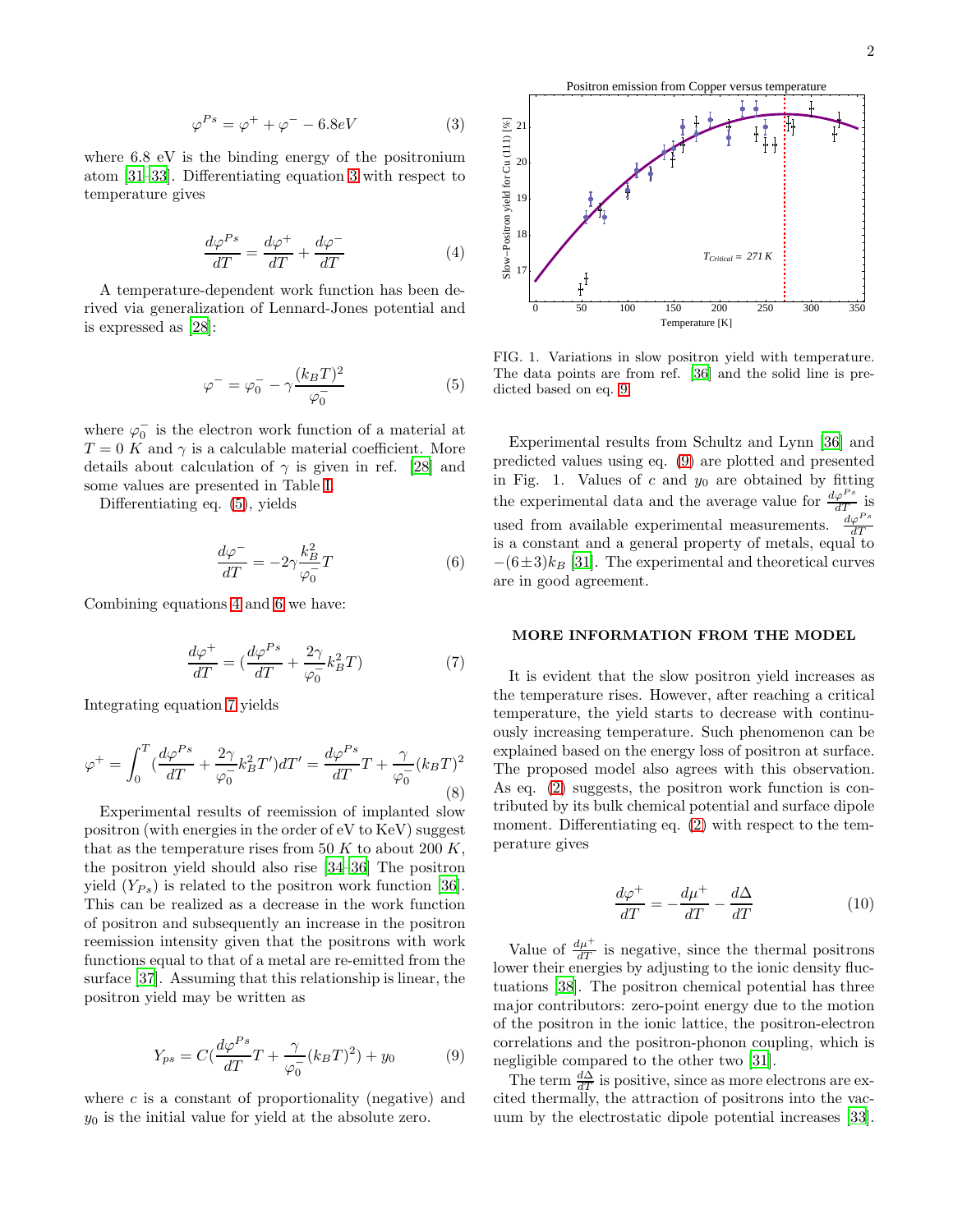| Metal |     |      |      |             | $\varphi_{295K}^- [eV] \varphi_0^- [eV] T_C(Cal.) [K] T_C(Exp.) [K]$ |
|-------|-----|------|------|-------------|----------------------------------------------------------------------|
| Αl    | 583 | 4.28 | 4.37 | $261 + 130$ | $273 + 150$                                                          |
| Αg    | 478 | 4.26 | 4.33 | $315 + 157$ | $200 + 100$                                                          |
| Cп    | 307 | 4.5  | 4.54 | $515 + 257$ | $300 + 50$                                                           |

<span id="page-2-7"></span>TABLE I. Calculated values for the critical temperature,  $T<sub>C</sub>(Cal.)$ , at which the positron yield becomes maximum, us-ing equation [\(11\)](#page-2-8). The experimental values,  $T_C (Exp.)$ , for alumnium, silver and copper are from experimental results reported by Ref. [\[34](#page-3-7)], [\[35](#page-3-11)] and [\[36\]](#page-3-8) respectively.  $\gamma$  values are reported from Ref. [\[28\]](#page-3-2) and  $\varphi_0$  [eV] are calculated based on equation [\(5\)](#page-1-1) and using available room temperature values for electron work function.

Although the dipole term is small compared to the bulk potential terms for low-density metals [\[29\]](#page-3-3), there is no priori assumption that their variation with temperature should also be smaller. At this point, it is understood that at a certain temperature (i.e the critical temperature), the sum of the negative  $\frac{d\mu^+}{dT}$  and the positive  $\frac{d\Delta}{dT}$ becomes zero. This critical temperature can be calcu-lated by setting eq[.7](#page-1-4) equal to zero. Then  $T_{\text{Critical}}$  becomes:

<span id="page-2-8"></span>
$$
T_{Critical} = -\frac{1}{2} \frac{d\varphi^{Ps}}{dT} \frac{\varphi_0^{-}}{\gamma k_B^2}
$$
 (11)

This critical temperature is of significance, since the intensity or yield of positrons is maximum at this temperature. Using this critical temperature as a guide, one may control and maximize positron beams for optimal applications.

### REMARKS

A simple model to describe the temperature dependence of positron work function in metals is proposed. Based on this model, the temperature dependence of slow positron yield is predicted. The existence of a critical temperature at which the positron yield and consequently the positron beam intensity reach maxima is theoretically revealed, which was experimentally observed previously without quantitative explanation. This critical temperature is expressed as  $T_{Critical} = -\frac{1}{2} \frac{d\varphi^{Ps}}{dT}$  $\frac{\varphi_0^-}{\gamma k_B^2}$ where  $\gamma$  is a calculable material property which is dependent on the crystal structure. This model would enhance our understanding of the positron behaviour at different temperatures. Since the work function of the positrons is related to their work function, modification of this property will facilitate adjustment of their emission intensity and help tune the positron beams for optimal applications, via temperature control. The consistency between the prediction and experimental observations verifies the

model and the relationship between positron yield and positron work function.

The author is grateful for financial support from the Natural Sciences and Engineering Research Council of Canada (NSERC) and to Prof. Dongyang Li for taking time to review the introduction.

- <span id="page-2-0"></span>∗ [rahemi@me.com](mailto:rahemi@me.com)
- <span id="page-2-1"></span>[1] J. M. Ollinger and J. A. Fessler, (1997).
- <span id="page-2-2"></span>[2] D. L. Bailey, D. W. Townsend, P. E. Valk, and M. N. Maisey, Positron emission tomography (Springer, 2005).
- <span id="page-2-3"></span>[3] F. Tuomisto and I. Makkonen, Rev. Mod. Phys. 85, 1583 (2013).
- <span id="page-2-4"></span>[4] Y. Jean, Microchemical Journal **42**, 72 (1990).
- [5] R. A. Ferrell, Reviews of modern physics 28, 308 (1956).
- [6] R. Krause-Rehberg and H. S. Leipner, (1999).
- [7] A. Zubiaga, F. Plazaola, J. Garcia, F. Tuomisto, V. Munoz-Sanjose, and R. Tena-Zaera, Physical Review B 76, 085202 (2007).
- [8] B. Haldar, R. Singru, K. Maurya, and S. Chandra, Physical Review B 54, 7143 (1996).
- [9] C. Bas, N. D. Albérola, M.-F. Barthe, J. De Baerdemaeker, and C. Dauwe, International Journal of Modern Physics A 19, 3951 (2004).
- [10] H. Huang, D. Li, S. Zheng, A. Li, F. Chen, H. Sun, S. Zhu, Y. Yan, and Z. Zhao, Modern Physics Letters B 4, 993 (1990).
- [11] M. Peter, A. A. Manuel, and A. Erb, International Journal of Modern Physics B 12, 3187 (1998).
- [12] L.-x. Zhang, S.-q. Yang, and S.-y. HE, High Power Laser and Particle Beams 14, 629 (2002).
- [13] J. Wiktor, X. Kerbiriou, G. Jomard, S. Esnouf, M.-F. Barthe, and M. Bertolus, Physical Review B 89, 155203 (2014).
- [14] M.-K. Teng, D.-X. Shen, L. Chen, C.-Y. Yi, and G.-H. Wang, International Journal of Modern Physics B 1, 435 (1987).
- [15] A. W. Dong, C. Fong, L. J. Waddington, A. J. Hill, B. J. Boyd, and C. J. Drummond, Physical Chemistry Chemical Physics 17, 1705 (2015).
- [16] S. Fan, J. Zhang, C. Xiao, Z. Li, Q. Li, Y. Xie, and B. Ye, Solid State Communications 202, 64 (2015).
- <span id="page-2-5"></span>[17] O. Shpotyuk, A. Ingram, and P. Demchenko, Journal of Physics and Chemistry of Solids 79, 49 (2015).
- <span id="page-2-6"></span>[18] J. Van House and A. Rich, [Phys. Rev. Lett.](http://dx.doi.org/10.1103/PhysRevLett.61.488) 61, 488 (1988).
- [19] G. Brandes, K. Canter, and A. Mills Jr, Physical review letters 61, 492 (1988).
- [20] G. Brandes, K. Canter, and A. Mills Jr, in 4th International workshop on: Slow-positron beam techniques for solids and surfaces, Vol. 218 (AIP Publishing, 1991) pp. 57–60.
- [21] W. Frieze, D. W. Gidley, A. Rich, and J. Van House, Nuclear Instruments and Methods in Physics Research Section A: Accelerators, Spectrometers, Detectors and Associated Equipment 299, 409 (1990).
- [22] L. Hulett, J. Dale, and S. Pendyala, in Materials Science Forum, Vol. 2 (Trans Tech Publ, 1984) pp. 133–150.<br>G. R. Brandes, K. F. Canter, and A. P. Mills,
- $[23]$  G. R. Brandes, K. F. Canter, [Phys. Rev. Lett.](http://dx.doi.org/10.1103/PhysRevLett.61.492) 61, 492 (1988).